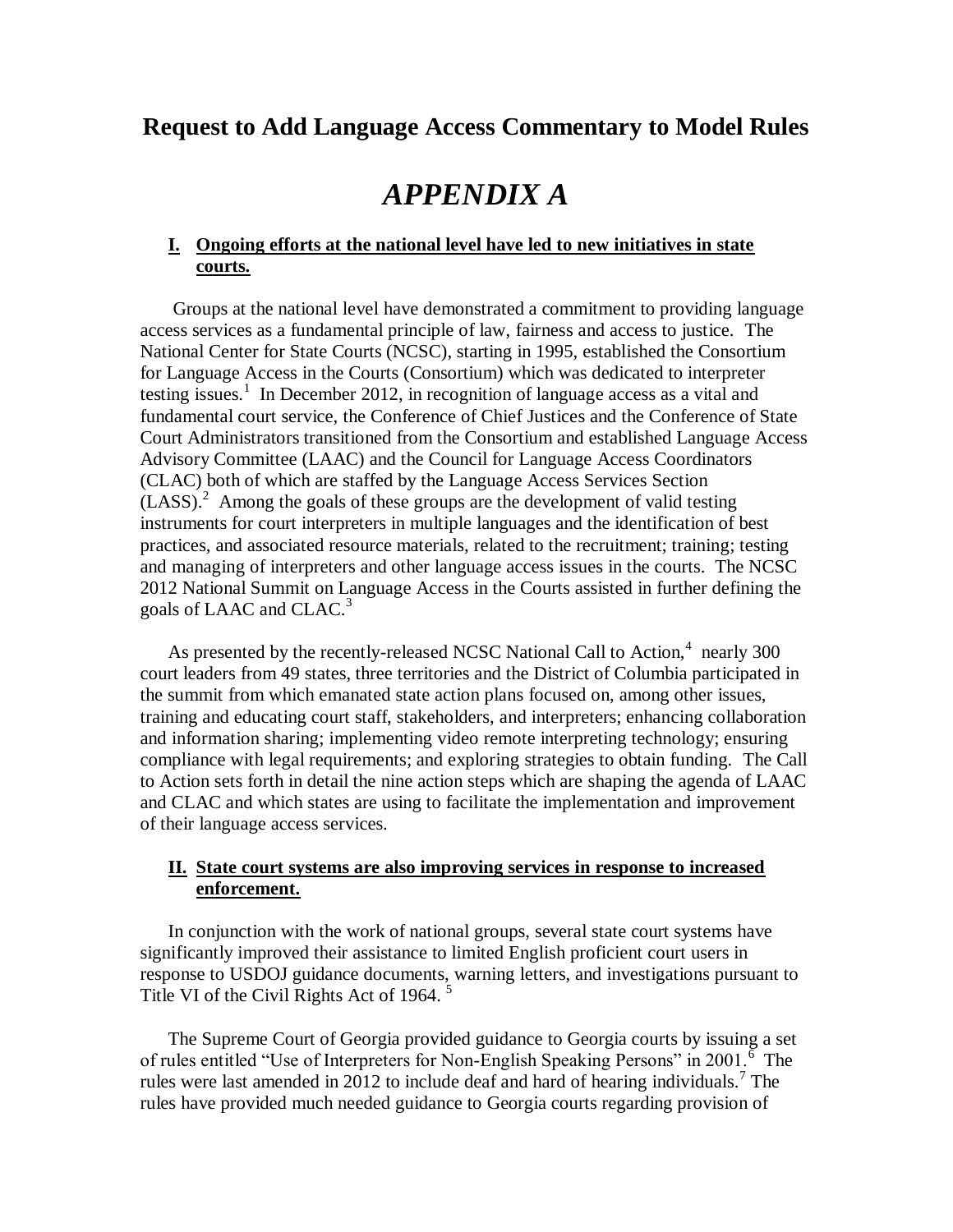#### Page **2** of **4- Request to Add Language Access Commentary to Model Rules (APPENDIX A)**

language services, especially in light of the fact that Georgia has a non-unified court system with over  $600$  trial courts.<sup>8</sup> Because of the non-unified court system, language access practices, policies and procedures vary from judicial circuit to judicial circuit within the state, including counties in some judicial circuits having no language access policy or procedure at all. Georgia continues to make additional strides toward ensuring that LEP and DHH individuals have meaningful access to justice.

In 2007, the Supreme Court of Washington approved a model language access plan developed by the Washington (WA) Administrative Office of the Courts, WA Interpreter Commission, Northwest Justice Project and Columbia Legal Services.<sup>9</sup> The model plan was developed to meet the needs of the LEP population in WA courts because the quality of the services in courts across the state had been inconsistent and at times fell below the level necessary to meet federal and state standards for providing meaningful access to the courts by LEP individuals. Like Georgia, Washington also has a non-unified court system and contains approximately 250 state courts.

In August 2010, U.S. Assistant Attorney General Thomas E. Perez issued a letter to all chief justices and administrators of state courts clarifying the obligation of courts that receive federal financial assistance to provide oral interpretation, written translation and other language assistance services to people who are LEP in all proceedings and court operations.<sup>10</sup> The USDOJ's Civil Rights Division's Federal Coordination and Compliance Section investigated this matter as part of its Courts Language Access Initiative. $11$ 

In June 2011, the USDOJ and Colorado Judicial Department entered into an agreement to settle a civil rights investigation.<sup>12</sup> The investigation arose after a complaint was filed under Title VI of the Civil Rights Act of 1964 and the nondiscrimination provisions of the Omnibus Crime Control and Safe Streets Act of 1968 alleging that the courts were engaged in national origin discrimination by failing to provide comprehensive language access to all proceedings and court operations. In March 2012 the USDOJ approved a language access plan released by the Colorado Supreme Court*.*  13

In March 2012, the USDOJ issued a letter to the North Carolina Administrative Office of the Courts where the USDOJ "determined after a comprehensive investigation that the AOC's policies and practices discriminate on the basis of national origin, in violation of federal law, by failing to provide limited English proficient (LEP) individuals with meaningful access to state court proceedings and operations."<sup>14</sup>

In July 2012, the Rhode Island Supreme Court took an important step toward full and equal access in its state courts by issuing an Executive Order that ensures limited English proficient (LEP) individuals seeking services throughout the state court system will have  $\frac{15}{15}$  access to timely and competent language assistance services.<sup>15</sup> This critical step was taken in response to the Justice Department's investigation of the Rhode Island Judiciary's language access practices, in response to complaints of alleged national origin discrimination prohibited by Title VI of the Civil Rights Act of 1964.<sup>16</sup>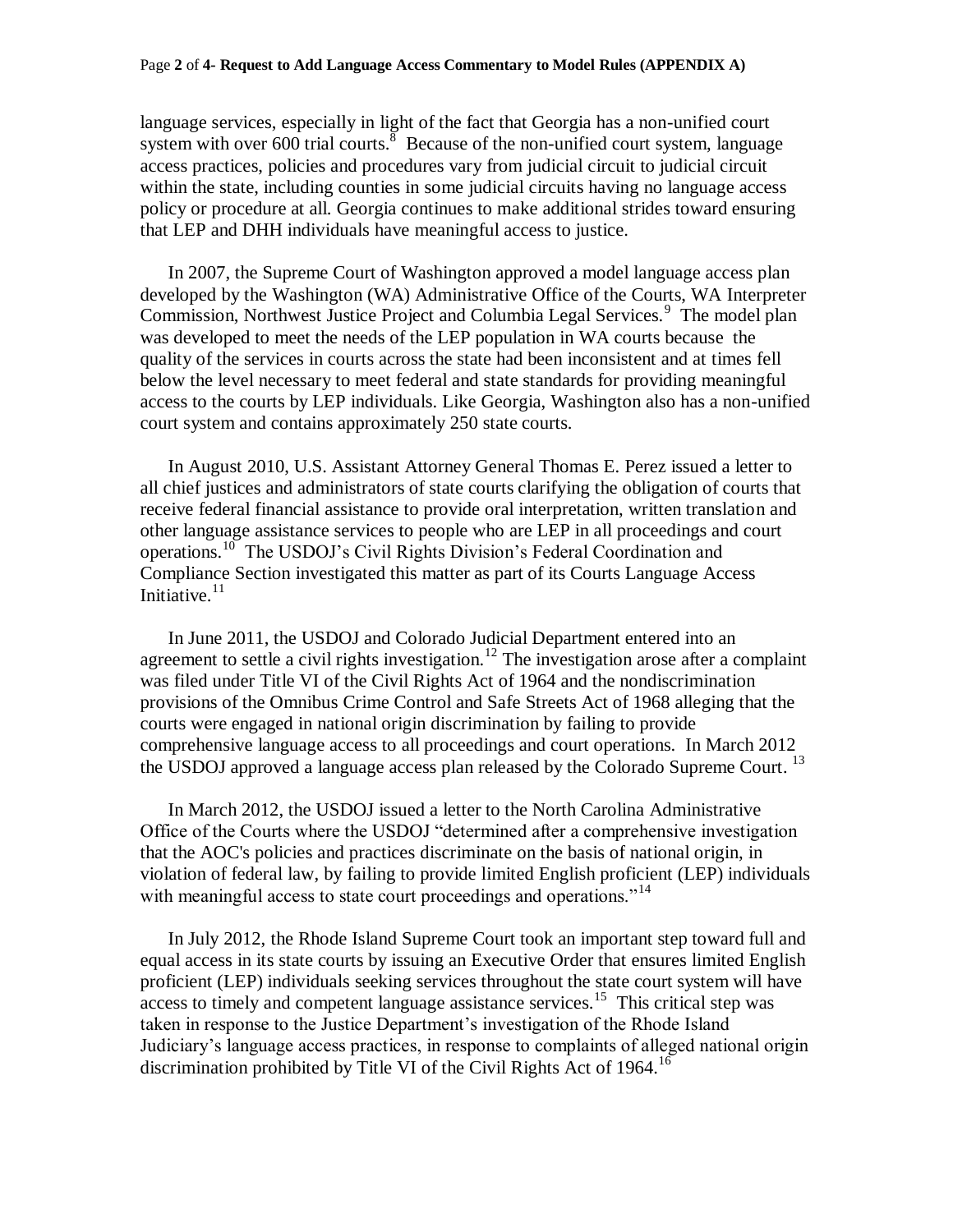In May 2013, the USDOJ issued a letter to the Judicial Council of California, the Administrative Office of the Courts and the Superior Court of Los Angeles County (LASC) finding that "several policies, practices and procedures regarding the provision of language assistance services in LASC appear to be inconsistent with Title VI of the Civil Rights Act of 1964 and its implementing regulations."<sup>17</sup>

<sup>3</sup> See[, http://www.ncsc.org/languagesummit](http://www.ncsc.org/languagesummit) (Last visited September 9, 2013).

4 *See*[, http://www.ncsc.org/services-and-experts/areas-of-expertise/language-access/a-national-call-to](http://www.ncsc.org/services-and-experts/areas-of-expertise/language-access/a-national-call-to-action.aspx)[action.aspx](http://www.ncsc.org/services-and-experts/areas-of-expertise/language-access/a-national-call-to-action.aspx) (Last visited September 9, 2013).

5 *See*, Abel, Laura K. and Lombardi, Matthew, *Language Access in Courts: 2009-2012*, 46 Clearinghouse Rev. 334 (2012).

6 *See,* Edmondson, Jana J. and Krisher, Lisa K., *"Seen But Often Unheard: Limited-English-Proficiency Advocacy in Georgia,"* 46 Clearinghouse Rev. 343 (2012).

7 *See*, *Supreme Court of Georgia Rules on Use of Interpreters for Non-English Speaking and Hearing Impaired Persons* (July 3, 2012) *available at* [http://w2.georgiacourts.org/coi/files/Rule%20on%20Interpreters%20-%20FINAL\\_JULY.pdf](http://w2.georgiacourts.org/coi/files/Rule%20on%20Interpreters%20-%20FINAL_JULY.pdf) (Last visited July 30, 2013).

8 *See,* Edmondson, Jana J. and Krisher, Lisa K., *"Seen But Often Unheard: Limited-English-Proficiency Advocacy in Georgia,"* 46 Clearinghouse Rev. 343 (2012).

9 *See, Washington State Court Interpreter Services, "Limited English Proficiency (LEP) Plan,"* (July 2007) *available at* <http://sites.lawhelp.org/documents/380461WA%20Statewide%20LEP%20Plan%20PDF.pdf> (Last visited August 5, 2013).

<sup>10</sup> *See*, *Working with State Courts to Remove Language Barriers to Justice (*July 15, 2012) *available at* <http://blogs.justice.gov/main/archives/2294> (Last visited July 30, 2013).

#### $11 \, H$

<sup>12</sup> Memorandum of Agreement Between the United States of America and the Colorado Judicial Department, Department of Justice 171-13-63 (June 28, 2011) *available at* [http://www.justice.gov/crt/about/cor/agreements/Colorado\\_MOA\\_6\\_28\\_11.pdf](http://www.justice.gov/crt/about/cor/agreements/Colorado_MOA_6_28_11.pdf) (Last visited July 30, 2013).

<sup>13</sup> Strategic Plan for Implementing Enhanced Language Access in the Colorado State Courts (March 2012) *available at*

[http://www.justice.gov/crt/about/cor/agreements/Colorado\\_Language\\_Access\\_Plan\\_031512\\_FINAL508.pd](http://www.justice.gov/crt/about/cor/agreements/Colorado_Language_Access_Plan_031512_FINAL508.pdf) [f](http://www.justice.gov/crt/about/cor/agreements/Colorado_Language_Access_Plan_031512_FINAL508.pdf) (Last visited July 30, 2013).

<sup>14</sup> See, *DOJ Letter to North Carolina AOC* (March 8, 2012) *available at* [http://www.justice.gov/crt/about/cor/TitleVI/030812\\_DOJ\\_Letter\\_to\\_NC\\_AOC.pdf](http://www.justice.gov/crt/about/cor/TitleVI/030812_DOJ_Letter_to_NC_AOC.pdf) (Last visited July 30, 2013).

 $\overline{a}$ <sup>1</sup> See[, www.ncsc.org](http://www.ncsc.org/) (Last visited September 9, 2013).

<sup>2</sup> *See*[, http://www.ncsc.org/Services-and-Experts/Areas-of-expertise/Language-access/About-us.aspx](http://www.ncsc.org/Services-and-Experts/Areas-of-expertise/Language-access/About-us.aspx) (Last visited September 9, 2013).